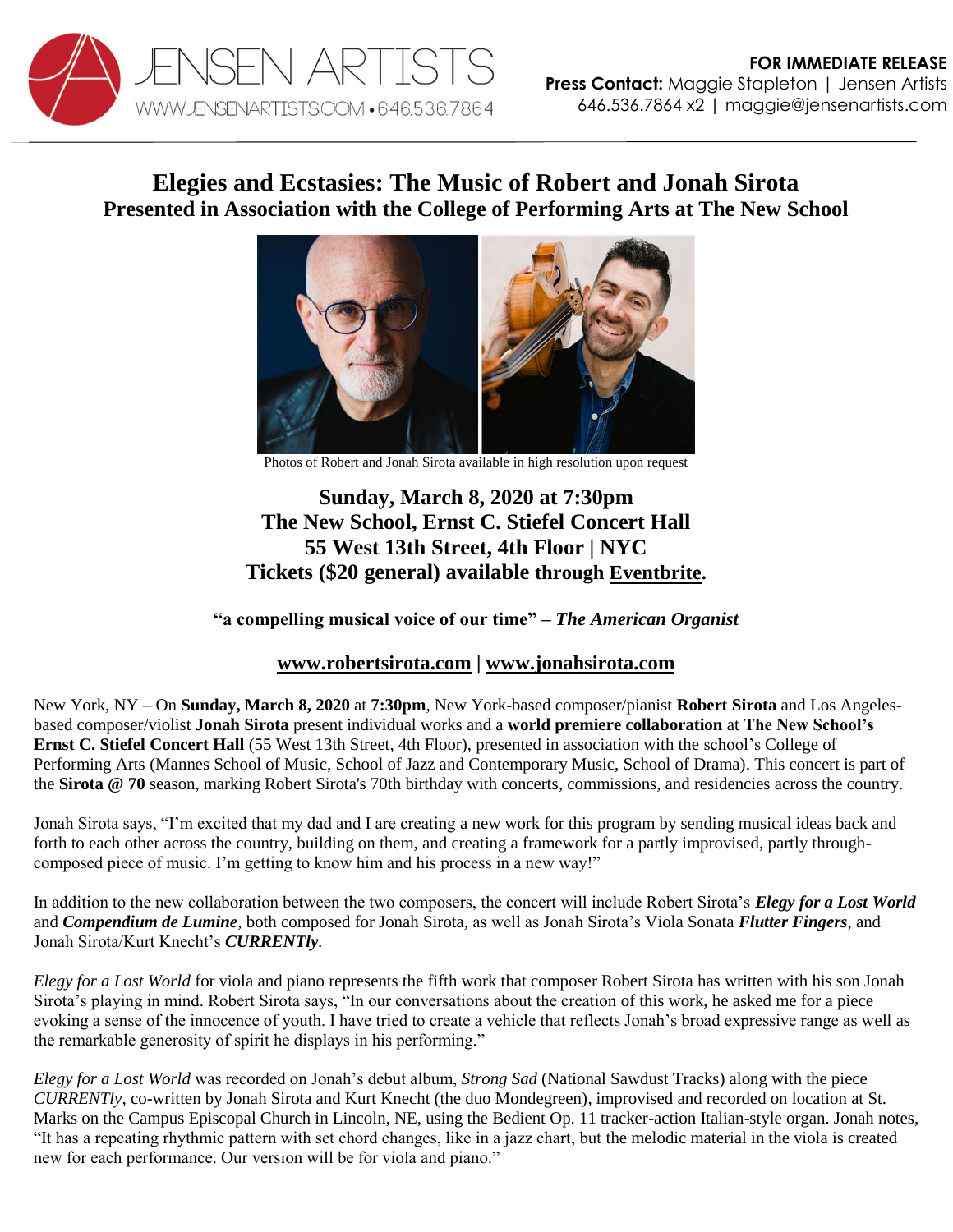Of *Compendium de Lumine* for solo viola, Robert writes, "Jonah wanted something that was 'not elegiac' – no problem. Since he is truly a master of his instrument, I took this as an opportunity to push the boundaries of my technical expertise, seeking maximum variety of color and expression. The somewhat encyclopedic title posits a cataloguing of various kinds and qualities of light, which the movement titles enumerate: Mane (Morning), Meridies (Noon) Aqua (Water), Luna (Moon), Stellae (Stars), and Sol (Sun).

Jonah composed *Flutter Fingers* for solo viola at the Greenwood Music Camp in the summer of 2017 and explains, "The piece began as an exploration of extended viola techniques, but ended up being about various kinds of distortion, specifically about the dramatic ways that distortion in sound and visual media has changed over the course of my lifetime."

**About Robert Sirota:** Over five decades, composer/pianist Robert Sirota has developed a distinctive voice, clearly discernible in all of his work – whether symphonic, choral, stage, or chamber music. Writing in the *Portland Press Herald*, Allan Kozinn asserts: "Sirota's musical language is personal and undogmatic, in the sense that instead of aligning himself with any of the competing contemporary styles, he follows his own internal musical compass."

Robert Sirota's works have been performed by orchestras across the US and Europe; ensembles such as Alarm Will Sound, Sequitur, yMusic, Chameleon Arts, and Dinosaur Annex; the Chiara, American, Telegraph, Ethel, Elmyr, and Blair String Quartets; the Peabody, Concord, and Webster Trios; and at festivals including Tanglewood, Aspen, Yellow Barn, and Cooperstown music festivals; Bowdoin Gamper and Bowdoin International Music Festival; and Mizzou International Composers Festival. Recent commissions include Jeffrey Kahane and the Sarasota Music Festival, Cathedral Church of St. John the Divine, Palladium Musicum, American Guild of Organists, the American String Quartet, Alarm Will Sound, the Naumburg Foundation, yMusic, and arrangements for Paul Simon. In addition to *Job Fragments*, commissions for Sirota@70, in honor of his 70<sup>th</sup> birthday, include works for Carol Wincenc, Linda Chesis & the Cooperstown Summer Music Festival, and Sierra Chamber Society.

Recipient of grants from the Guggenheim Foundation, United States Information Agency, National Endowment for the Arts, Meet the Composer, and the American Music Center, Sirota's works are recorded on Legacy Recordings, National Sawdust Tracks, and the Capstone, Albany, New Voice, Gasparo and Crystal labels. His music is published by Muzzy Ridge Music, Schott, Music Associates of New York, MorningStar, Theodore Presser, and To the Fore.

A native New Yorker, Sirota studied at Juilliard, Oberlin, and Harvard and divides his time between New York and Searsmont, Maine with his wife, Episcopal priest and organist Victoria Sirota. They frequently collaborate on new works, with Victoria as librettist and performer, at times also working with their children, Jonah and Nadia, both world-class violists. For complete information, visit [www.robertsirota.com.](http://www.robertsirota.com/)

**About Jonah Sirota:** Composer and violist Jonah Sirota is a new breed of multi-talented musician. Equally at home writing concert music, performing as a soloist and chamber musician, scoring soundtracks for TV, film, and videogames, and collaborating in improv and new music ensembles, Jonah creates and recreates vivid music for a wide variety of audiences. His debut solo recording STRONG SAD, a 2018 National Sawdust Tracks release, features premiere recordings of new elegies for the viola by Nico Muhly, Paola Prestini, Arthur Joseph McCaffrey, Valgeir Sigurðsson, Robert Sirota, Kurt Knecht, and Jonah himself. Recent compositions include *Grounded*, an orchestral work written for the Greenwood Music Camp Orchestra and premiered in the summer of 2018, and the viola sonata *Flutter Fingers*.

Jonah was the violist of the recently-disbanded Chiara String Quartet for all of its 18 years. With the Chiara Quartet, he toured internationally, recorded seven albums and played in numerous major venues worldwide. The Chiara Quartet performed much of the string quartet repertoire from memory ('By Heart"), including the complete string quartets of Béla Bartók, a recording of which was released in 2016 on Azica Records. The group was honored with a Grammy nomination (2011, Best Contemporary Classical Composition for Jefferson Friedman's 3rd String Quartet on the New Amsterdam label), the ASCAP/CMA Adventurous Programming Award, the Guarneri Quartet Award, top prizes at the Paolo Borciani Competition and the Astral Artistic Services Audition, and a Gold Medal at the Fischoff Competition. Their albums have been featured on N.P.R., and in "Best of the Year" lists from the Boston Globe, the New York Times, and the Wall Street Journal. In the 2015-2016 season, the group was in residence at the Metropolitan Museum in New York, a venue to which the group returned for their farewell New York concert in May of 2018. As a concert violist, Jonah performs with pianist Molly Morkoski, with organist Kurt Knecht as the improv duo *Mondegreen*, and as a member of the revived California String Quartet. He is sought after as a session player and regularly plays with major orchestras, including the Long Beach Symphony, where he is Assistant Principal Viola.

Jonah is also known as a pedagogue. He coaches chamber music at the Colburn School, teaches viola at Cal State University Fullerton, and gives viola and composition masterclasses and residencies across the country. His "practice self-audit" has been used by many viola students to facilitate the self-evolution of their own improvement and creativity in the practice room, while his Practice Tune-Up for professional and adult amateur violists has given many the chance to reconnect with their own inner